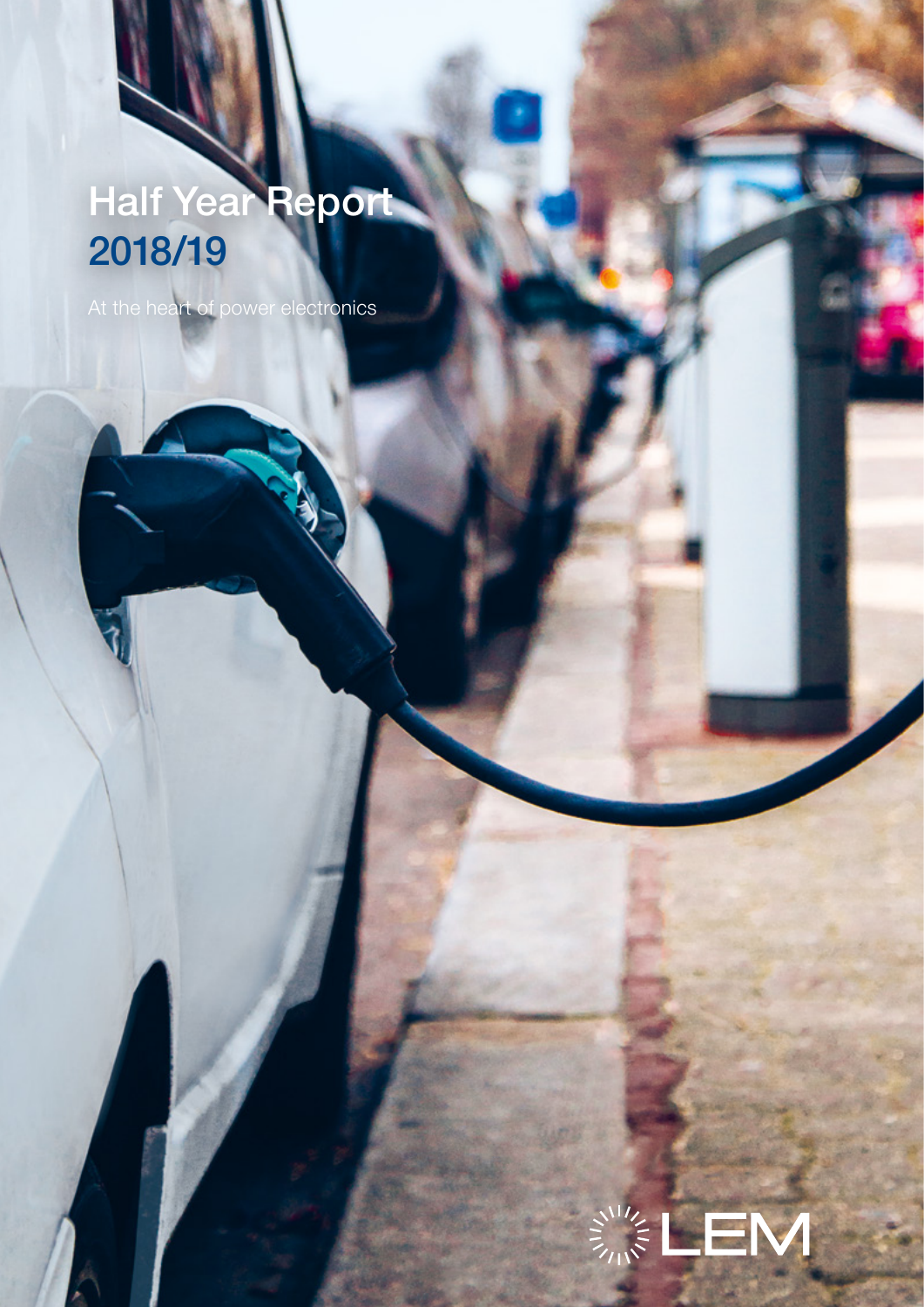### Business Report

Dear Shareholders,

LEM achieved an excellent start to the year 2018/19 with strong, broad-based sales growth in the first quarter. Sales performance in the second quarter was mixed, with sustained growth in our green cars business but a weakening in Industry businesses. Nevertheless, we have increased our market share in all Industry businesses and maintained our strong operating margins throughout the period.

Our green cars sales continued to grow at a fast pace in China but the reduction of subsidies for renewable energies of the Chinese Government starting in June 2018 affected our Industry sales. In our target markets, we have noticed rising uncertainty about future developments and subdued investment sentiment.

Increasing investment in innovation and infrastructure for future growth remained our top priority. We expanded our team at our new R&D site in Lyon and continued to reinforce the Automotive organization to accommodate the current and expected growth of the business. Our innovative strength is widely recognized by our customers, as demonstrated by the Supplier Award in Innovation from a major European electronics group.

#### Financial Highlights

Our sales increased by 11.0% to CHF 169.0 million in the first half of 2018/19. At constant exchange rates, sales increased by 8.0%. Bookings for the first six months totaled CHF 166.0 million, up 5.9% on the same period in 2017/18. Due to the high sales, the book-to-bill ratio declined from 1.03 to 0.98.

Our gross margin was 45.9%, up from 45.6% in the first half of 2017/18, while EBIT reached CHF 35.6 million, an increase of 11.6% on the first half of 2017/18. Our EBIT margin for the first six months of 2018/19 was 21.0%, compared with 20.9% a year earlier. Volume growth, production efficiency improvements, and a favorable product mix countered the impact of price erosion in our markets.

Net profit came in at CHF 27.3 million, an increase of 3.2% compared with the first half of 2017/18. Free cash flow in the first half of 2018/19 was CHF 15.3 million, compared with CHF 6.5 million a year earlier.

As at 30 September 2018, total assets stood at CHF 192.9 million. Following a dividend payment of CHF 45.6 million in July 2018, equity was CHF 89.3 million (CHF 78.7 million as at 30 September 2017), representing an equity ratio of 46.3% (46.1% as at 30 September 2017).

#### Industry Segment – Mixed Sales Development

First-half sales in the Industry segment totaled CHF 131.6 million, up 6.4% on the same period a year earlier. At constant exchange rates, sales increased by 3.3%. After strong sales across all businesses and regions in Q1 of 2018/19, sales growth slowed in Q2 of 2018/19 compared to Q1. Our underlying growth drivers automation, renewable energies and energy efficiency remain strong.

While business was robust in Europe and North America, policy changes in China affected our sales there. Sales decreased by 6.3% in China after increasing by 27.8% one year ago. Sales in Asia excluding China grew by 13.8%, in Europe by 13.6%, and in North America by 11.1%.

First-half EBIT increased from CHF 25.9 million in 2017/18 to CHF 28.8 million in 2018/19.

- Sales in the drives & welding business grew by 5.4% compared with the first half of 2017/18. We achieved higher sales in all regions except China, where investment sentiment is currently subdued. Other key regions in Asia (Japan, Korea), Europe (Germany, UK), and North America (USA) delivered healthy sales growth across all product categories. LEM won market share.
- Sales in the renewable energies & power supplies business were stable (–0.1%) compared with the first six months of 2017/18. We recorded the anticipated decrease following the reduction of government support for renewable energies in China. At the same time, business performance was strong in Europe, where we acquired market share, as well as in India.
- Increased infrastructure investment in all regions supported LEM's traction business, which grew by 16.2%. We saw most activity with projects for locomotives for high-speed trains in Asia and freight traffic in Europe and increased market share.
- Sales in the high-precision business were up by 27.4%, while the test & measurement market continued to grow rapidly, driven by robust demand for green cars test benches. We capitalized on the introduction of new products and gained market share.

#### Automotive Segment – Green Cars Business Moves Ahead

In the first half of 2018/19, sales in the Automotive segment totaled CHF 37.4 million, representing an increase of 31.2%. At constant exchange rates, sales increased by 28.2%. Electrification remains the dominant trend in the global car industry with China being the largest market. Competition is intensifying as higher market volumes attract new players from all corners of the electronics and semiconductor industry.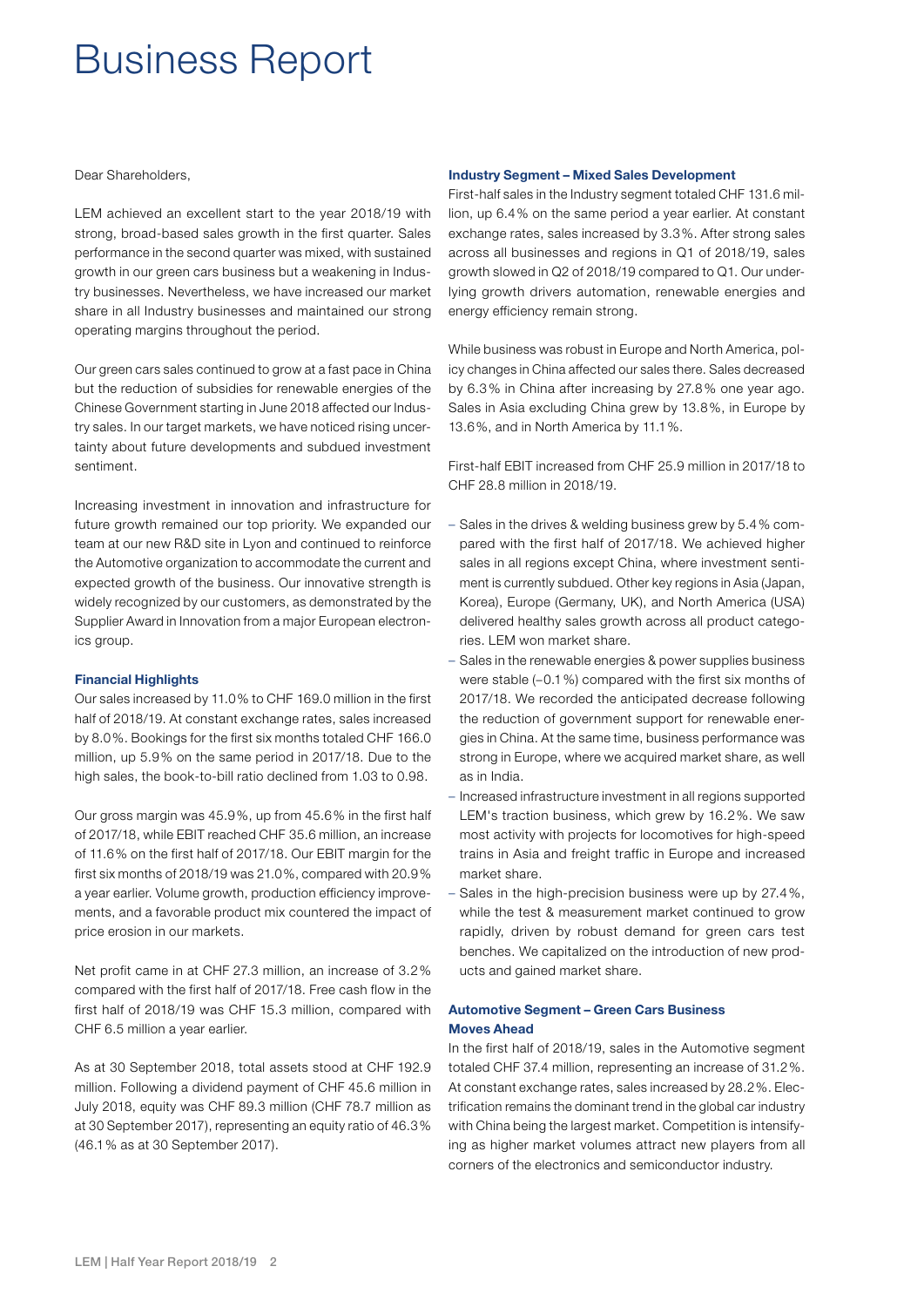EBIT in the Automotive segment reached CHF 6.7 million, up 13.6% on the first half of 2017/18. The EBIT margin was impacted by the implementation of our investment program into new products and the development of the Automotive organization to keep up with current and expected growth.

- Sales in the green cars business increased strongly by 65.2% compared with the previous year. Sales growth was driven by China, Japan, and Korea. The activities of traditional car makers in Europe and the U.S. also accelerated.
- In the conventional cars business, the expected decline in LEM's sales continued, albeit at a slower pace (–6.8%). All regions were equally affected.

#### Executing our Strategy

#### – Increasing our technology leadership

Two years ago, we decided to significantly increase our R&D activities in order to extend our technological lead. For the first six months of 2018/19, our R&D expenses amounted to CHF 13.1 million (+29.0%), representing 7.7% of sales; this compares with a long-term average of about 5.5% of sales. We executed our innovation strategy step by step. We have expanded the team at our new R&D center in Lyon and expect the first products developed in Lyon to be launched soon. We focused our R&D activities on products for newly emerging applications such as smart grid and fast-charging stations for electric vehicles, and products with new technologies such as integrated primaries and add-on features (e.g. embedded software). We believe these initiatives have the potential to significantly increase our addressable market.

In the first half of 2018/19, we launched the CAB 500, a new highly accurate battery management product for green cars and stationary battery systems with a higher current range than the previous version. For solar applications we launched the LDSR, a new sensor to measure leakage current in solar inverters. For traction applications we launched a highly compact and accurate voltage sensor. For test & measurement and medical applications we launched the second product of our new IN family for currents up to 1'000 A with embedded software.

#### – Increasing our efficiency and production flexibility

In order to increase efficiency we continued to transfer production lines to our sites in China and Bulgaria. Five years after its inauguration, our site in Bulgaria is now our secondlargest production site with more than 300 employees and 18.5% of global output. We also stepped up our automation efforts at our cost-competitive sites with the introduction of new collaborative robots in China.

Flexibility proved to be a major challenge during the reporting period with sharp demand fluctuations in Industry, strong growth in Automotive, and the industry-wide shortage of electronic components. We still maintained our delivery performance at a high level.

#### **Outlook**

Although the current trade disputes have not yet had a significant impact on our business, if they remain unresolved, such new trade barriers or geopolitical tensions will pose a risk to global growth. The renewable energies business may be temporarily weaker but expected to recover in the future. The persistent uncertainty, however, makes forecasting more difficult for the Industry businesses. Our green cars business is set to remain strong.

For the full financial year 2018/19, we expect sales of around CHF 320 million compared with CHF 301.2 million for the full financial year 2017/18. We expect our EBIT margin around 20%.

Thank you for your continued trust in LEM.

Yours sincerely,

A. Hostima

Andreas Hürlimann Chairman of the Board of Directors

Toch Will

Frank Rehfeld Chief Executive Officer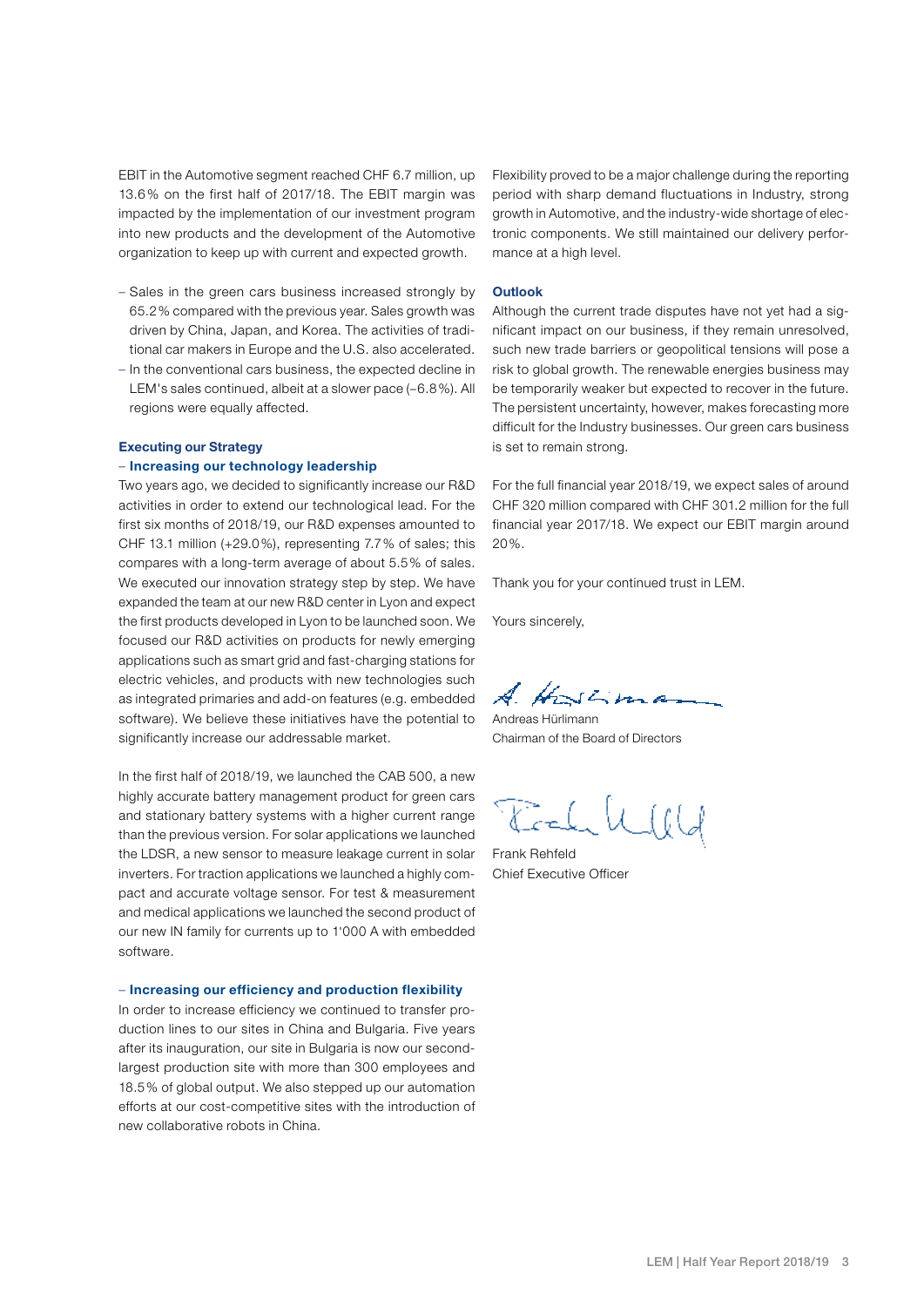# Key Figures, Financial Calendar, **Contacts**

| <b>Key figures</b>                 |                            | <b>April to September</b>  |                  |  |  |
|------------------------------------|----------------------------|----------------------------|------------------|--|--|
|                                    | 2018/19<br>In CHF millions | 2017/18<br>In CHF millions | Change<br>$ln\%$ |  |  |
| Orders received                    | 166.0                      | 156.8                      | $+5.9$           |  |  |
| Book-to-bill ratio                 | 0.98                       | 1.03                       | $-4.6$           |  |  |
| Sales                              | 169.0                      | 152.2                      | $+11.0$          |  |  |
| Gross profit                       | 77.6                       | 69.4                       | $+11.8$          |  |  |
| in% of sales                       | 45.9%                      | 45.6%                      | $+0.3pt$         |  |  |
| <b>EBIT</b>                        | 35.6                       | 31.9                       | $+11.6$          |  |  |
| in% of sales                       | 21.0%                      | 20.9%                      | $+0.1pt$         |  |  |
| Net profit                         | 27.3                       | 26.5                       | $+3.2$           |  |  |
| EPS basic (CHF)                    | 23.99                      | 23.23                      | $+3.3$           |  |  |
| Operating cash flow                | 22.4                       | 14.5                       | $+54.3$          |  |  |
| Investing cash flow                | $-7.1$                     | $-8.0$                     | $+11.6$          |  |  |
|                                    | 30.9.2018                  | 31.3.2018                  | Change           |  |  |
| Net financial assets/(liabilities) | $-19.1$                    | 12.6                       | N/A              |  |  |
| Shareholders' equity               | 89.3                       | 109.0                      | $-18.1$          |  |  |
| Equity ratio (in% of total assets) | 46.3                       | 59.2                       | $-12.9pt$        |  |  |
| Market capitalization              | 1'317.8                    | 1'812.6                    | $-27.3$          |  |  |
| Employees (in FTEs)                | 1'528                      | 1'527                      | $+0.1$           |  |  |



### In CHF millions

**Automotive segment** 

#### Sales per segment **EXEC millions In CHF millions In CHF millions In CHF millions In CHF millions In CHF millions In CHF millions In CHF millions In CHF millions In CHF millions In CHF millions In CHF millions In CHF millio** Regional sales breakdown



Asia and rest of the world Asia and rest of the world

North America North America

Europe Europe

### Financial calendar

| The financial year runs from 1 April to 31 March                         |
|--------------------------------------------------------------------------|
| Third quarter results 2018/19                                            |
| Year-end results 2018/19                                                 |
| Annual General Meeting of Shareholders<br>for the financial year 2018/19 |
| Dividend ex-date                                                         |
| Dividend payment date                                                    |
|                                                                          |

#### Media and investor contact

Andrea Borla (CFO) Phone: +41 22 706 12 50 E-mail: investor@lem.com

### Address

LEM Holding SA Avenue Beauregard 1 1700 Freiburg/Fribourg Switzerland

Phone: +41 26 460 10 30 Fax: +41 26 460 10 39 www.lem.com

**Industry segment**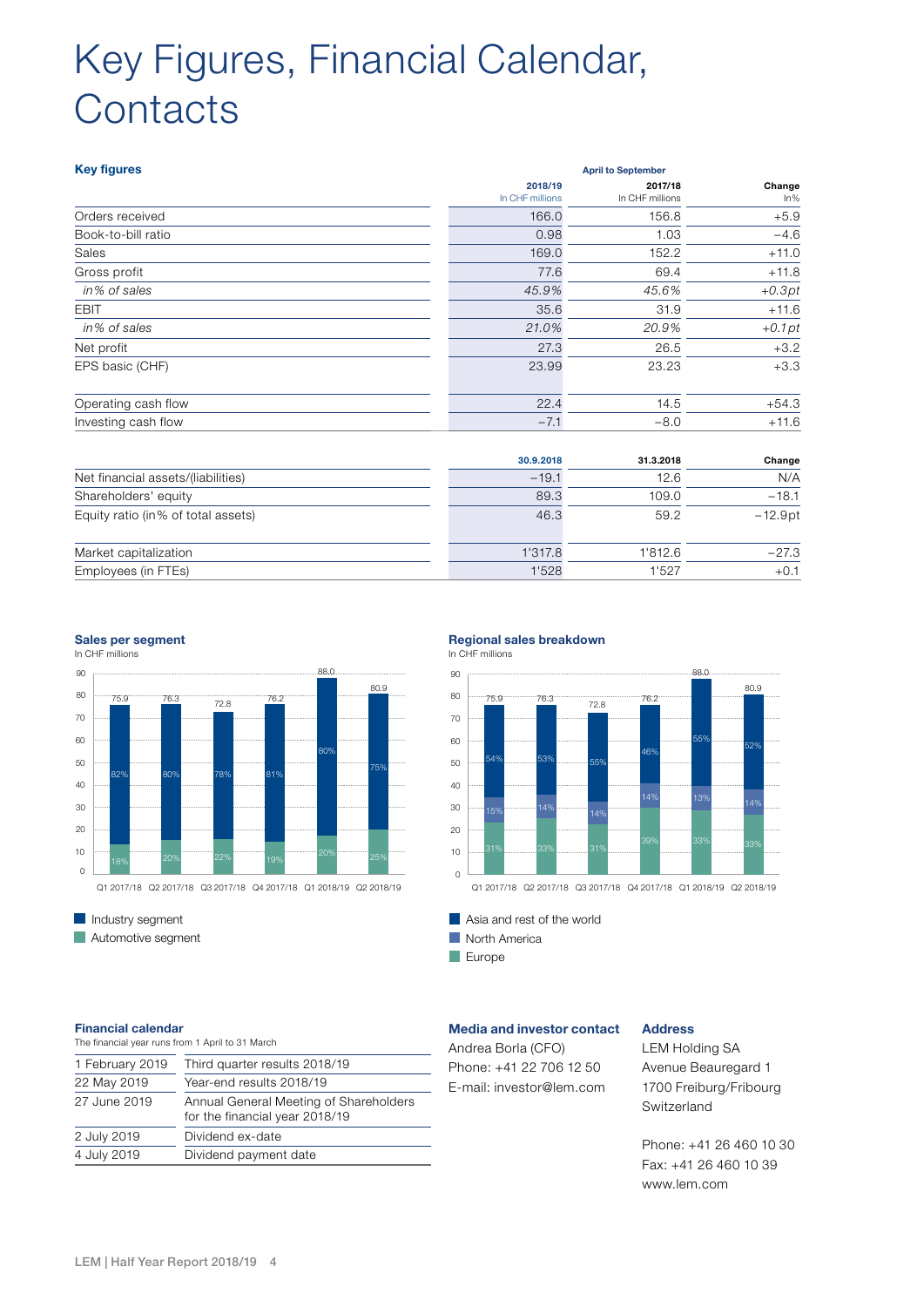Interim **Consolidated** Financial **Statements** 

Ш

EF

ter.

**AN** 

 $\begin{array}{c}\n+2 \\
+2\n\end{array}$ 

O

 $\frac{1}{2}U\frac{1}{2}$ 

 $\overline{0}$ 

**The** 

ø

0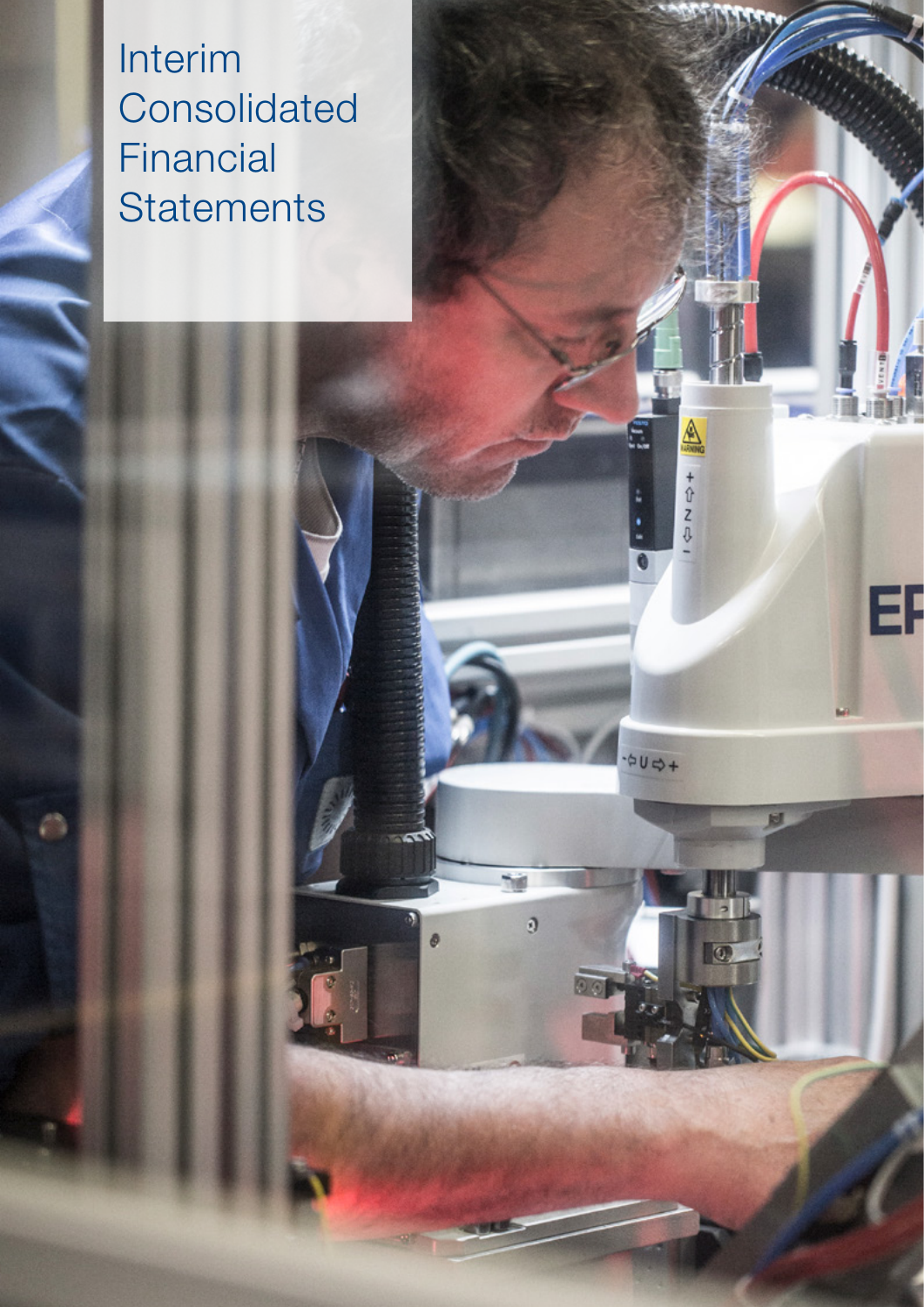### Consolidated Statement of Financial Position

#### Assets

| In CHF thousands               | Notes | 30.9.2018 | 31.3.2018 |
|--------------------------------|-------|-----------|-----------|
| <b>Current assets</b>          |       |           |           |
| Cash and cash equivalents      |       | 20'913    | 17'630    |
| Accounts receivable            |       | 71'251    | 66'648    |
| Inventories                    |       | 36'215    | 35'787    |
| Income tax receivable          | 9     | 794       | 131       |
| Other current assets           |       | 2'875     | 2'541     |
| <b>Total current assets</b>    |       | 132'048   | 122'737   |
| <b>Noncurrent assets</b>       |       |           |           |
| Deferred tax assets            | 9     | 13'137    | 14'469    |
| Property, plant and equipment  |       | 40'438    | 39'937    |
| Intangible assets              |       | 5'533     | 6'181     |
| Other noncurrent assets        |       | 1'741     | 906       |
| <b>Total noncurrent assets</b> |       | 60'849    | 61'493    |
| <b>Total assets</b>            |       | 192'897   | 184'230   |

#### Liabilities and equity

| In CHF thousands                      | <b>Notes</b>   | 30.9.2018 | 31.3.2018 |
|---------------------------------------|----------------|-----------|-----------|
| <b>Current liabilities</b>            |                |           |           |
| Accounts payable                      |                | 23'079    | 25'718    |
| Accrued expenses                      |                | 24'731    | 26'359    |
| Income tax payable                    | 9              | 5'277     | 6'037     |
| Current provisions                    | 4              | 927       | 682       |
| Interest-bearing loans and borrowings | 5              | 40'000    | 5'000     |
| Other current liabilities             |                | 716       | 778       |
| <b>Total current liabilities</b>      |                | 94'730    | 64'574    |
| <b>Noncurrent liabilities</b>         |                |           |           |
| Noncurrent provisions                 | $\overline{4}$ | 2'411     | 1'026     |
| Deferred tax liabilities              | 9              | 4'903     | 6'392     |
| Other noncurrent liabilities          | 6              | 1'584     | 3'205     |
| <b>Total noncurrent liabilities</b>   |                | 8'899     | 10'623    |
| <b>Total liabilities</b>              |                | 103'629   | 75'198    |
| <b>Equity</b>                         |                |           |           |
| Share capital                         |                | 570       | 570       |
| Treasury shares                       |                | (1'074)   | (1'091)   |
| Reserves                              |                | 9'750     | 12'997    |
| Retained earnings                     | 7              | 80'023    | 96'556    |

| netalited earlilitys                | OU UZJ  | ່ ສບ ວວບ |
|-------------------------------------|---------|----------|
| <b>Total equity</b>                 | 89'268  | 109'032  |
| <b>Total liabilities and equity</b> | 192'897 | 184'230  |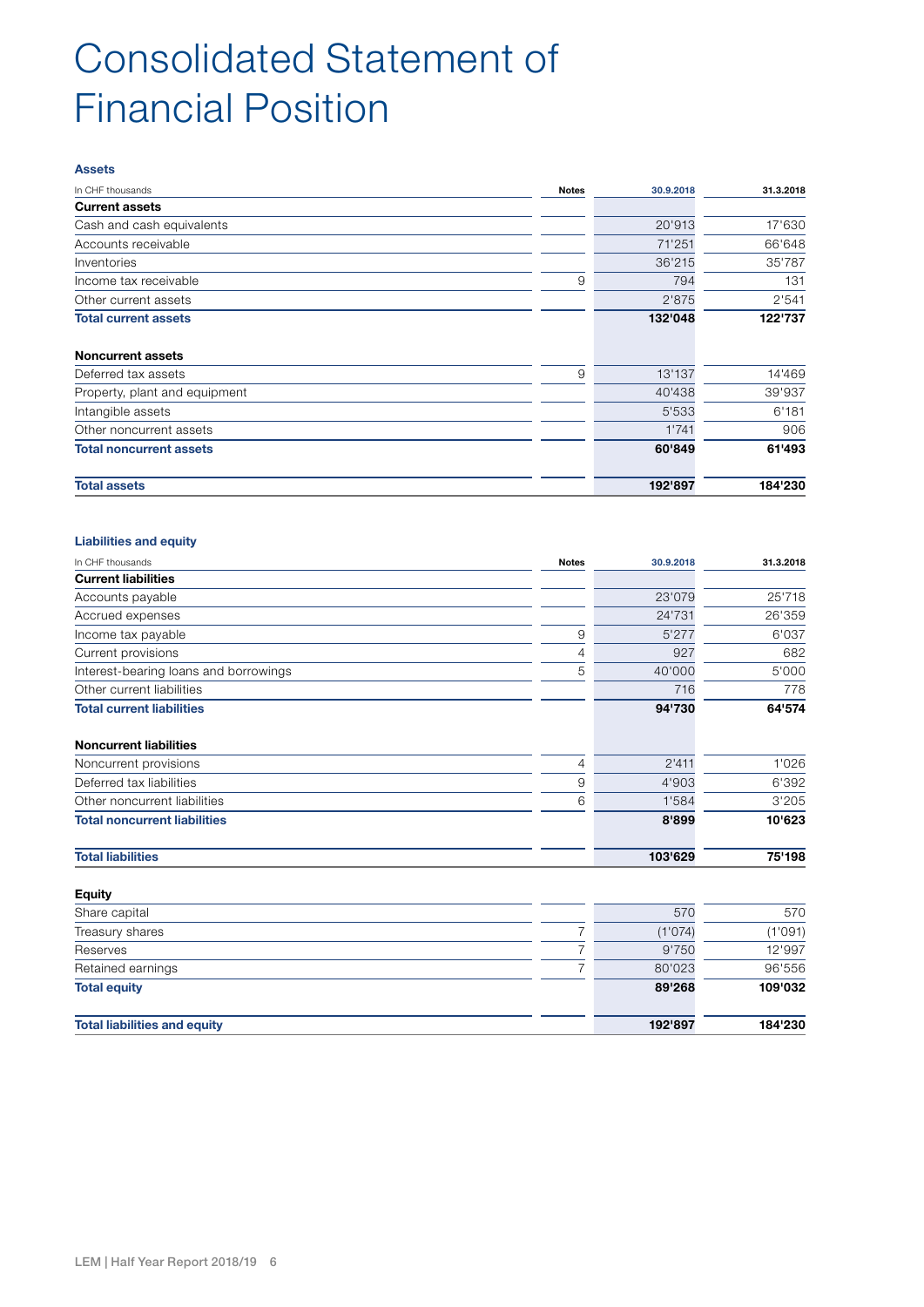## Consolidated Income Statement

|                                | <b>April to September</b> |          |          |  |
|--------------------------------|---------------------------|----------|----------|--|
| In CHF thousands               | <b>Notes</b>              | 2018/19  | 2017/18  |  |
| Sales                          |                           | 168'982  | 152'197  |  |
| Cost of goods sold             |                           | (91'375) | (82'781) |  |
| <b>Gross margin</b>            |                           | 77'607   | 69'417   |  |
| Sales expense                  |                           | (15'296) | (15'040) |  |
| Administration expense         |                           | (13'824) | (12'511) |  |
| Research & development expense |                           | (13'067) | (10'130) |  |
| Other expense                  |                           | 0        | 0        |  |
| Other income                   |                           | 133      | 135      |  |
| <b>Operating profit</b>        | 8                         | 35'553   | 31'870   |  |
| Financial expense              |                           | (112)    | (118)    |  |
| Financial income               |                           | 55       | 45       |  |
| Exchange effect                |                           | (1'047)  | 1'514    |  |
| <b>Profit before taxes</b>     |                           | 34'449   | 33'312   |  |
| Income taxes                   | 9                         | (7'120)  | (6'840)  |  |
| <b>Net profit</b>              |                           | 27'329   | 26'472   |  |

| Earnings per share, in CHF           | <b>Notes</b> | 2018/19 | 2017/18 |
|--------------------------------------|--------------|---------|---------|
| Basic and diluted earnings per share |              | 23.99   | 23.23   |

The accompanying notes are an integral part of the consolidated financial statements.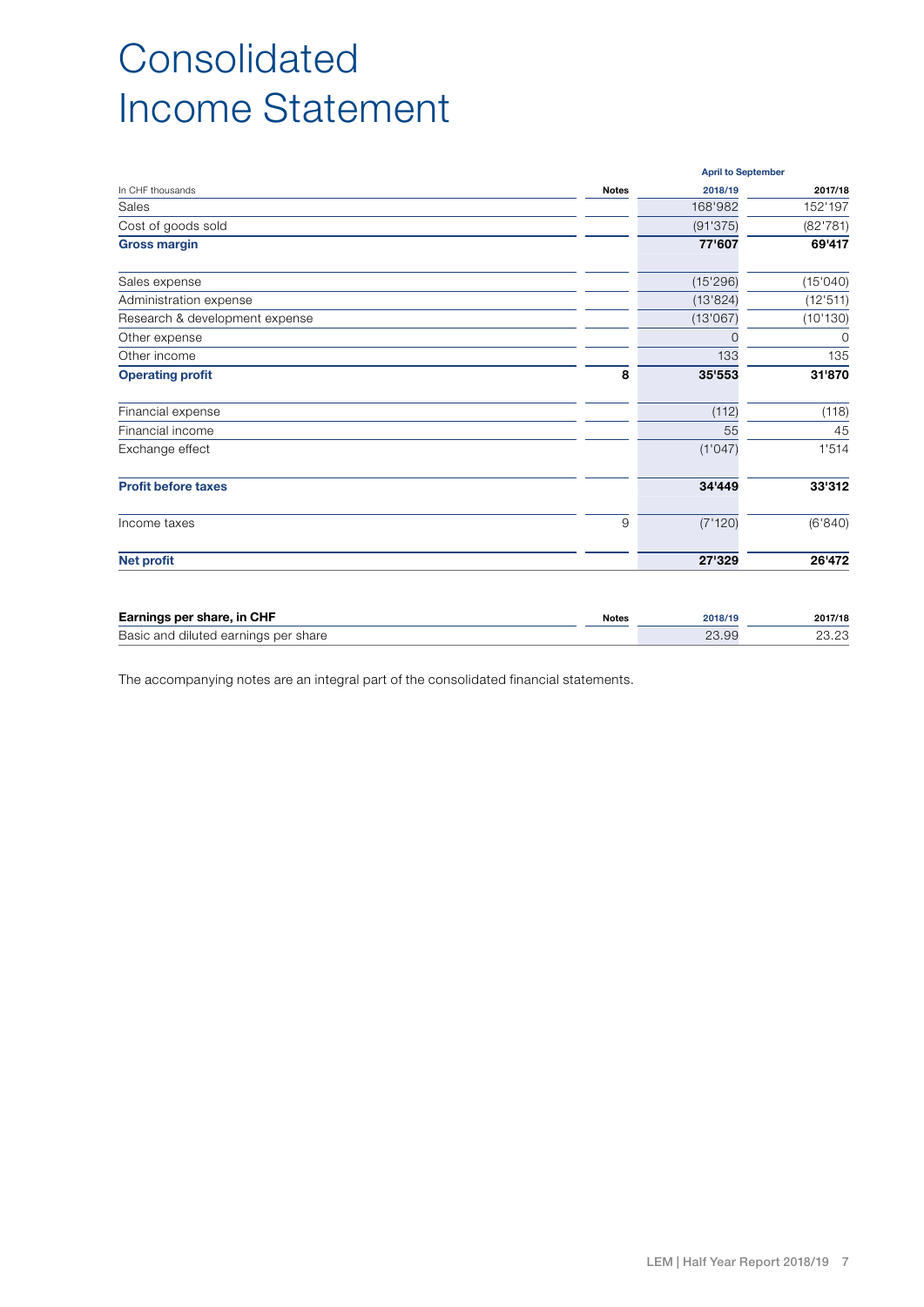## Consolidated Statement of Comprehensive Income

|                                                                                                                                                                                                  |         | <b>April to September</b> |  |  |
|--------------------------------------------------------------------------------------------------------------------------------------------------------------------------------------------------|---------|---------------------------|--|--|
| In CHF thousands                                                                                                                                                                                 | 2018/19 | 2017/18                   |  |  |
| Net profit for the period recognized in the income statement                                                                                                                                     | 27'329  | 26'472                    |  |  |
| Other comprehensive income to be reclassified to<br>profit and loss in subsequent periods                                                                                                        |         |                           |  |  |
| Currency translation difference                                                                                                                                                                  | (3'806) | 354                       |  |  |
| Income tax                                                                                                                                                                                       | 575     |                           |  |  |
| Total other comprehensive income to be reclassified to<br>profit and loss in subsequent periods<br>Other comprehensive income not to be reclassified to<br>profit and loss in subsequent periods | (3'231) | 354                       |  |  |
| Remeasurement gains/(losses) on defined benefit plans                                                                                                                                            | 2'584   | 1'252                     |  |  |
| Income tax                                                                                                                                                                                       | (549)   | (272)                     |  |  |
| Total other comprehensive income not to be reclassified to<br>profit and loss in subsequent periods                                                                                              | 2'035   | 979                       |  |  |
| Other comprehensive income/(loss) for the period, net of tax                                                                                                                                     | (1'196) | 1'333                     |  |  |
| Total comprehensive income for the period                                                                                                                                                        | 26'133  | 27'805                    |  |  |

## Consolidated Statement of Changes in Equity

#### Attributable to shareholders

| In CHF thousands                  | <b>Notes</b> | Share<br>capital | Treasurv<br>shares | Capital<br>reserve | <b>Translation</b><br>reserve | Retained<br>earnings | Total<br>equity |
|-----------------------------------|--------------|------------------|--------------------|--------------------|-------------------------------|----------------------|-----------------|
| 1 April 2017                      |              | 570              | (906)              | 12'849             | (3'383)                       | 81'350               | 90'480          |
| Net profit for the period         |              |                  |                    |                    |                               | 26'472               | 26'472          |
| Other comprehensive income/(loss) |              |                  |                    |                    | 354                           | 979                  | 1'333           |
| Total comprehensive income        |              |                  |                    |                    | 354                           | 27'451               | 27'805          |
| Dividends paid                    |              |                  |                    |                    |                               | (39'889)             | (39'889)        |
| Movement in treasury shares       |              |                  | 231                | (231)              |                               | 337                  | 337             |
| 30 September 2017                 |              | 570              | (676)              | 12'619             | (3'029)                       | 69'249               | 78'733          |

| <b>1 April 2018</b>               | 570 | (1'091) | 13'034 | (37)    | 96'556  | 109'032  |
|-----------------------------------|-----|---------|--------|---------|---------|----------|
| Net profit for the period         |     |         |        |         | 27'329  | 27'329   |
| Other comprehensive income/(loss) |     |         |        | (3'231) | 2'035   | (1'196)  |
| Total comprehensive income        |     |         |        | (3'231) | 29'364  | 26'133   |
| Dividends paid                    |     |         |        |         | (45'561 | (45'561) |
| Movement in treasury shares       |     | 17      | (17)   |         | (335)   | (335)    |
| 30 September 2018                 | 570 | (1'074) | 13'017 | (3'268) | 80'023  | 89'268   |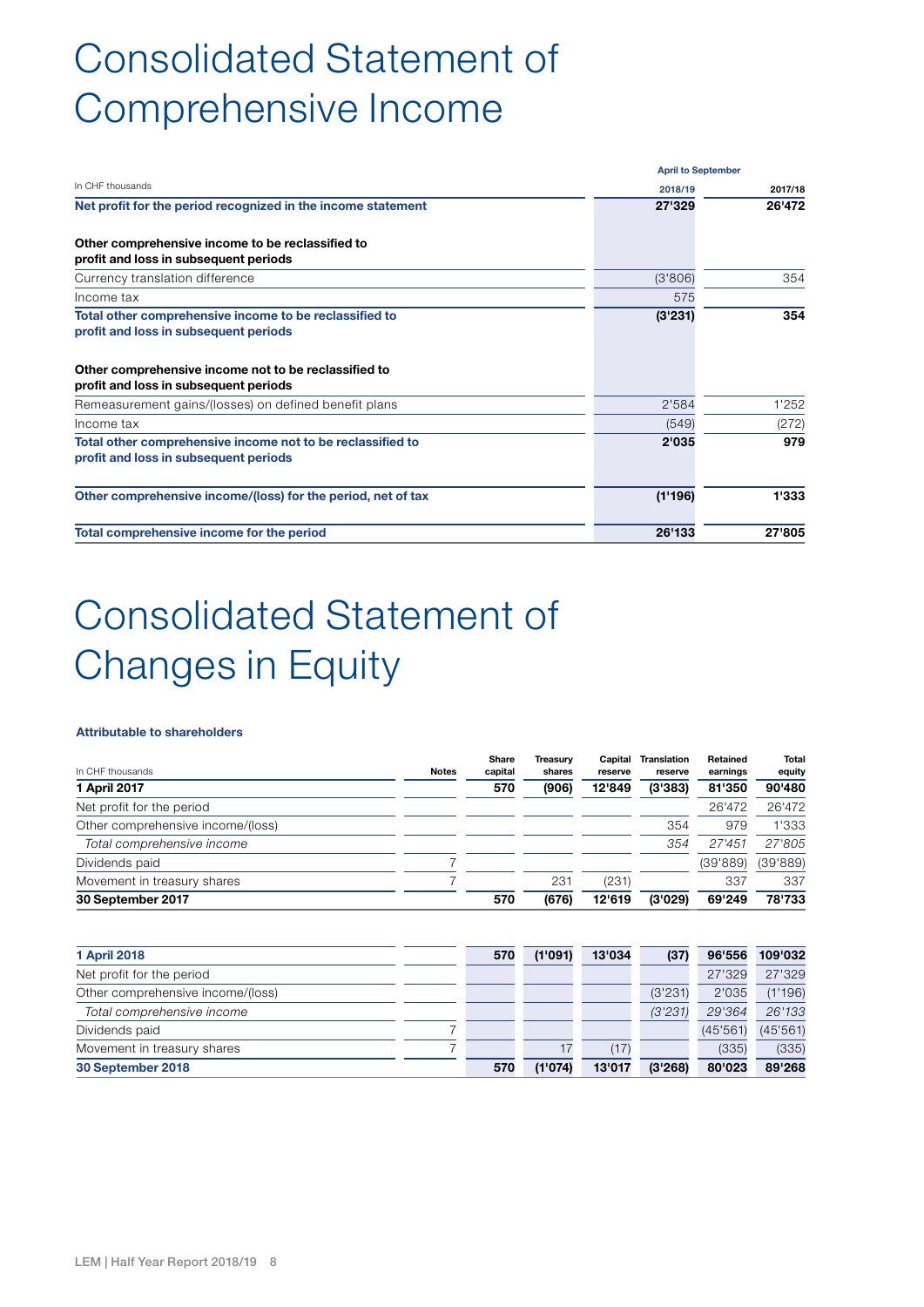### Consolidated Cash Flow Statement

|                                                          |              | <b>April to September</b> |          |
|----------------------------------------------------------|--------------|---------------------------|----------|
| In CHF thousands                                         | <b>Notes</b> | 2018/19                   | 2017/18  |
| Cash flow from operating activities                      |              |                           |          |
| <b>Profit before taxes</b>                               |              | 34'449                    | 33'312   |
| Adjustment for noncash items and taxes paid              |              | (1'450)                   | (744)    |
| Cash flow before changes in net working capital          |              | 32'999                    | 32'568   |
| Cash flow from changes in net working capital            |              | (10'589)                  | (18'045) |
| <b>Cash flow from operating activities</b>               |              | 22'409                    | 14'523   |
| Cash flow from investing activities                      |              |                           |          |
| Investment in fixed assets                               |              | (7'033)                   | (7'798)  |
| Investment in intangible assets                          |              | (110)                     | (193)    |
| Increase $(-)$ / decrease $(+)$ in other assets          |              | 40                        | (43)     |
| <b>Cash flow from investing activities</b>               |              | (7'104)                   | (8'033)  |
| Cash flow from financing activities                      |              |                           |          |
| Treasury shares acquired $(-)$ /divested $(+)$           | 7            | (335)                     | 337      |
| Dividends paid to the shareholders of LEM Holding SA     |              | (45'561)                  | (39'889) |
| Increase $(+)$ / decrease $(-)$ in financial liabilities | 5            | 35'000                    | 34'000   |
| <b>Cash flow from financing activities</b>               |              | (10'896)                  | (5'552)  |
| Change in cash and cash equivalents                      |              | 4'409                     | 937      |
| Cash and cash equivalents at the beginning of the period |              | 17'630                    | 12'809   |
| Exchange effect on cash and cash equivalents             |              | (1'127)                   | 129      |
| Cash and cash equivalents at the end of the period       |              | 20'913                    | 13'876   |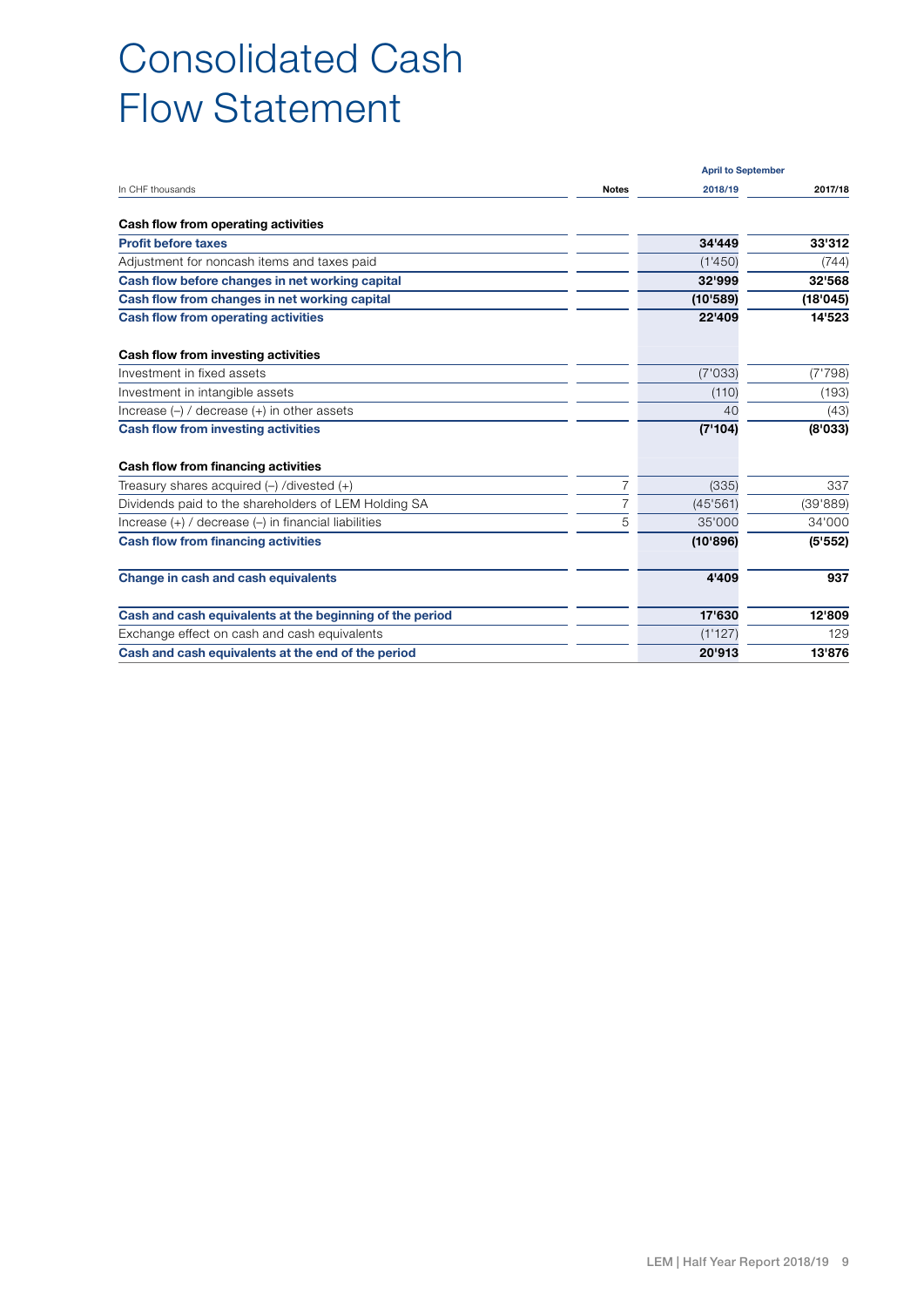### Notes to the Interim Consolidated Financial Statements

#### 1 General information

LEM Group (the Group) is a market leader in providing innovative and high-quality solutions for measuring electrical parameters. Its core products – current and voltage transducers – are used in a broad range of applications in drives & welding, renewable energies & power supplies, traction, high-precision, conventional and green cars businesses.

#### 2 Significant accounting principles

These unaudited consolidated financial statements for the six months ended on 30 September 2018 have been prepared in accordance with International Accounting Standard (IAS) 34 "Interim Financial Reporting". They do not include all the information and disclosures presented in the annual consolidated financial statements and should therefore be read in conjunction with those for the year ended 31 March 2018.

The accounting and valuation policies are consistent with those applied in preparing the annual consolidated financial statements for the year 2017/18, except as revised by the newly effective accounting standards/interpretations.

The preparation of the interim consolidated financial statements in conformity with IFRS requires management to make estimates and assumptions that affect the reported amounts of revenues, expenses, assets and liabilities and related disclosures at the date of the interim financial statements. These estimates are based on management's best knowledge of current events and actions that the Group may undertake in the future. However, actual results could differ from those estimates.

The financial information is presented in thousands of CHF. The totals are calculated with the original unit amounts, which could lead to rounding differences. These differences in thousands of units are not changed in order to keep the accuracy of the original data.

In 2018/19, LEM Group introduced the following revised standards and interpretations:

| Standard or interpretation | Title                                                    | Impact    | <b>Effective date</b> |
|----------------------------|----------------------------------------------------------|-----------|-----------------------|
| IFRS 9                     | Financial Instruments                                    | See below | 1 January 2018        |
| IFRS 15                    | Revenue from Contracts with Customers and its Amendments | See below | 1 January 2018        |
| IFRIC 22                   | Foreign Currency Transactions and Advance Consideration  | None      | 1 January 2018        |
| Amendments                 | Annual improvements to IFRS 2015-2017                    | None      | 1 January 2018        |

IFRS 15 deals with revenue recognition and establishes principles for reporting useful information to users of financial statements about the nature, amount, timing and uncertainty of revenues and cashflows arising from an entity's contracts with customers.

The Group sales relate primarily to the delivery of manufactured products. They may contain some additional performance obligations such as freight costs recharges or specific product developments which are highly dependent on the delivery of our transducers. The Group is recognizing revenues at point in time according to the transfer of control of our products which usually corresponds to the recognition of revenue according to the delivery terms and is in line with IFRS 15 based on the performance obligations identified.

The Group has applied IFRS 15 as per the modified retrospective method; the new standard does not have any material impact on recognition and measurement of revenue but results in increased disclosures.

IFRS 9 generates changes to the classification and measurement of financial instruments as well as to the impairment of financial assets, in particular bad debt allowances. The Group implemented the new standard as of 1 April 2018. The exemption from full retrospective application for the classification and measurement requirements has been applied. As a consequence, comparative figures were not restated.

The bad debt allowance calculation has been adjusted in order to reflect the forward-looking expected credit loss model using the Group's historical credit loss experience, adjusted for forward-looking factors specific to the customers and/or the economic environment. The new calculation mainly impacts the not past due receivables. This impact being insignificant at 1 April 2018, no restatement was performed at that date.

The following table summarizes the principal exchange rates that have been used in the translation process.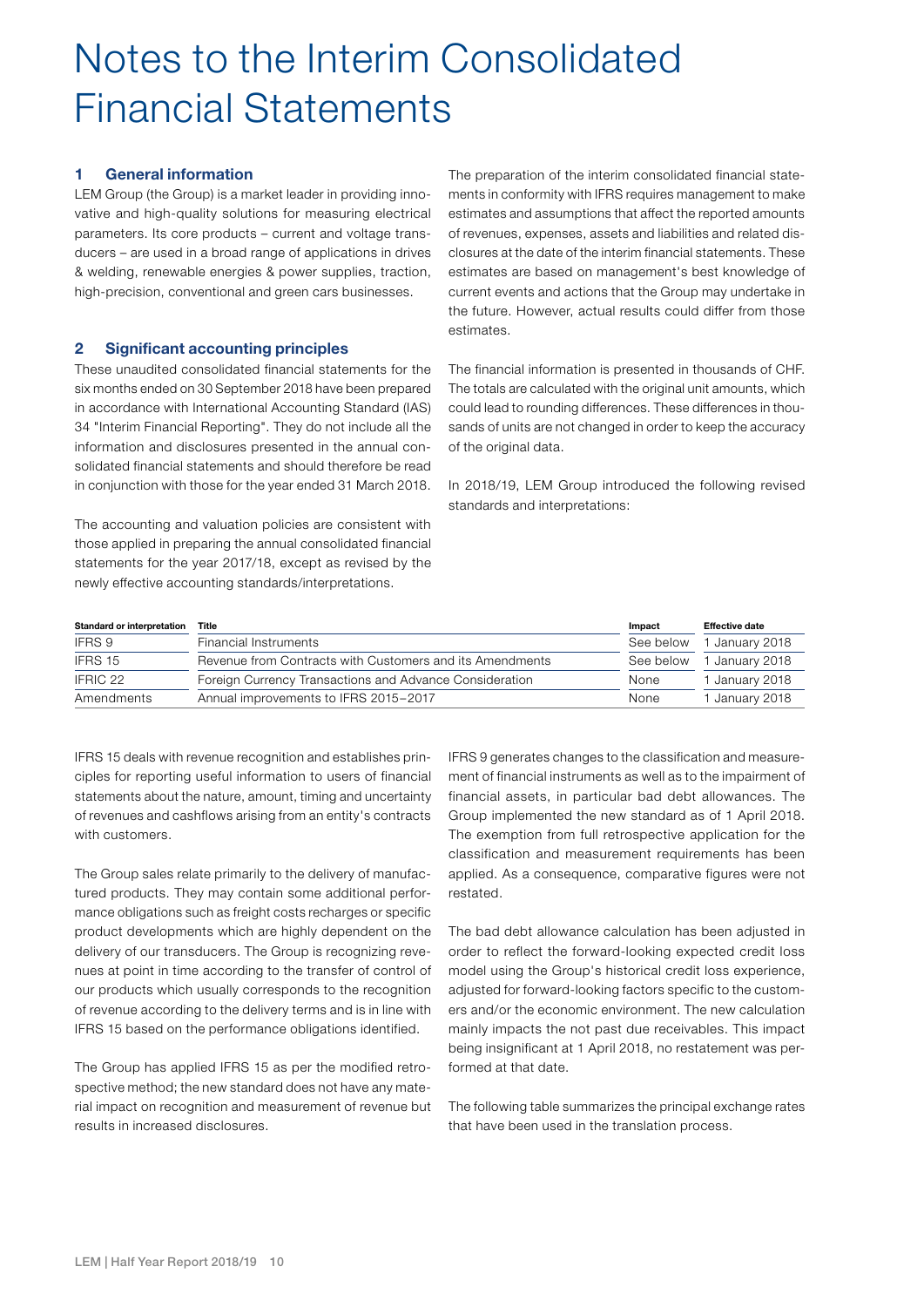|            |           | Period-end rate for balance sheet |          | Period average rate for income statement |         |          |  |  |
|------------|-----------|-----------------------------------|----------|------------------------------------------|---------|----------|--|--|
| Currency   | 30.9.2018 | 31.3.2018                         | Var. in% | 2018/19                                  | 2017/18 | Var. in% |  |  |
| <b>BGN</b> | 0.582     | 0.600                             | $-3.0$   | 0.592                                    | 0.565   | $+4.8$   |  |  |
| <b>CNY</b> | 0.143     | 0.152                             | $-5.9$   | 0.149                                    | 0.144   | $+3.5$   |  |  |
| <b>DKK</b> | 0.153     | 0.157                             | $-2.5$   | 0.155                                    | 0.149   | $+4.0$   |  |  |
| <b>EUR</b> | 1.139     | 1.174                             | $-3.0$   | 1.158                                    | 1.106   | $+4.7$   |  |  |
| <b>GBP</b> | 1.278     | 1.336                             | $-4.3$   | 1.309                                    | 1.258   | $+4.1$   |  |  |
| <b>JPY</b> | 0.0086    | 0.0090                            | $-4.4$   | 0.0089                                   | 0.0088  | $+1.1$   |  |  |
| <b>RUB</b> | 0.015     | 0.017                             | $-11.8$  | 0.015                                    | 0.017   | $-11.8$  |  |  |
| <b>USD</b> | 0.981     | 0.953                             | $+2.9$   | 0.983                                    | 0.973   | $+1.0$   |  |  |

#### 3 Segment information

#### Business segment information

| In CHF thousands               | <b>Industry</b> | Automotive        | <b>LEM Group</b>                 |
|--------------------------------|-----------------|-------------------|----------------------------------|
| April to September 2017        |                 |                   | <b>Total</b>                     |
| Sales                          | 123'691         | 28'507            | 152'197                          |
| Operating profit               | 25'931          | 5'939             | 31'870                           |
| <b>April to September 2018</b> | <b>Industry</b> | <b>Automotive</b> | <b>LEM Group</b><br><b>Total</b> |
| Sales                          | 131'580         | 37'401            | 168'982                          |
| Operating profit               | 28'805          | 6'748             | 35'553                           |

#### Geographical information

|                  | China  | USA                  | Germany |        | Japan  |        | <b>Italy</b> |       |       | <b>Switzerland</b>                                                                                                              | <b>Rest of</b><br>the world | <b>LEM Group</b>       |  |
|------------------|--------|----------------------|---------|--------|--------|--------|--------------|-------|-------|---------------------------------------------------------------------------------------------------------------------------------|-----------------------------|------------------------|--|
| In CHF thousands |        |                      |         |        |        |        |              |       |       | 2018/19 2017/18 2018/19 2017/18 2018/19 2017/18 2018/19 2017/18 2018/19 2017/18 2018/19 2017/18 2018/19 2017/18 2018/19 2017/18 |                             |                        |  |
| Sales            | 57'489 | 53'198 21'953 20'991 | 19'969  | 18'928 | 13'931 | 13'297 | 5'907        | 5'413 | 1'872 | 1'514                                                                                                                           | 47'861                      | 38'856 168'982 152'197 |  |

#### 4 Current and noncurrent provisions

#### Warranty and customer claims

Provisions for warranty and customer claims have been estimated based on past experience and the risk assessment of management. The warranty provision is expected to be used over the next five years.

The increase in provisions as of 30 September 2018 is linked to quality issues that occurred in the first half of 2018/19.

#### Litigations and consumption taxes

Despite the care that LEM applies in the separation process with personnel, such separation may result in legal conflicts. The Group will defend its case and management estimates the reasonable risk to be provided for.

The Company operates in multiple jurisdictions with complex legal and tax regulatory environments. In the frame of the continuous improvement of its processes and systems, LEM has reviewed the consumption taxes in several countries. It has appeared that some LEM's subsidiaries may not have been fully compliant with their local consumption tax regulations. As a consequence, LEM has estimated consumption

tax provisions according to management's best judgment. Some of these positions are inherently uncertain and include the interpretation of local regulations applied to complex transactions.

#### 5 Current financial liabilities

LEM Group increased its financial short-term liabilities to CHF 40.0 million (CHF 5.0 million at 31 March 2018) via shortterm credit lines in order to finance the CHF 45.6 million dividend payment of July 2018.

#### 6 Other noncurrent liabilities

The decrease of the noncurrent liabilities is mainly linked to the decrease of the retirement benefit obligations due to the discount rate increase from 1.00% to 1.25% and to the increase of the fair value of plan assets impacting the other comprehensive income by CHF 2.6 million on a pre-tax basis. At 30 September 2018, the fair value of plan assets is higher than the defined benefit obligations resulting in a net pension asset of CHF 0.9 million.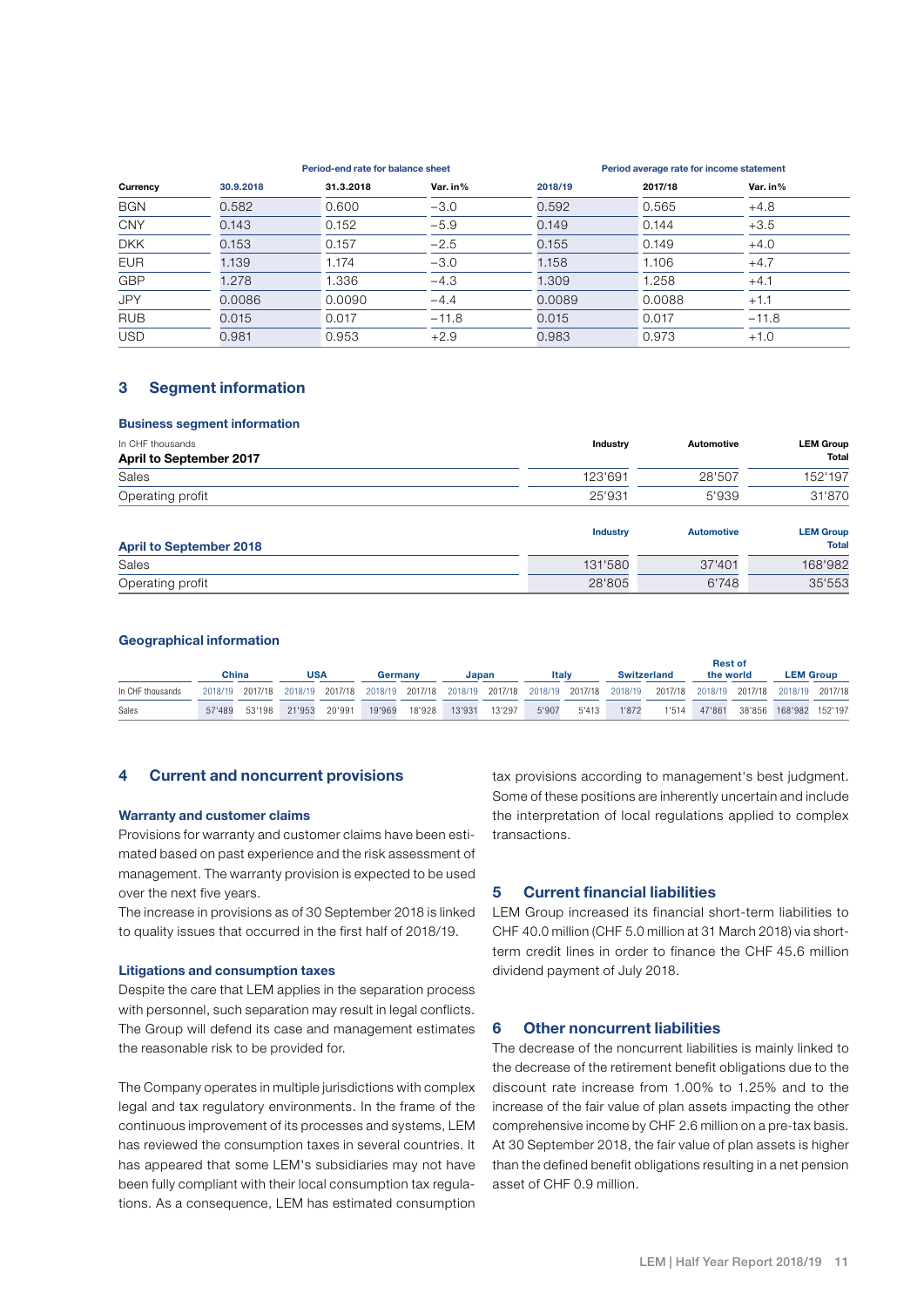#### 7 Equity

At the shareholders' meeting held in Fribourg on 28 June 2018, the shareholders approved the distribution of an ordinary dividend of CHF 40.00 per share resulting in an estimated payout of CHF 45'562 thousand. The gross dividend effectively paid on 5 July 2018 amounted to CHF 45'561 thousand (prior year: ordinary dividend of CHF 35.00; total CHF 39'889 thousand).

In the frame of its market-making contract, LEM holds own shares. At 30 September 2018, the Group held 896 shares (31 March 2018: 652).

#### 8 Operating profit

Our sales increased by 11.0% to CHF 169.0 million in the first half of 2018/19; at constant exchange rates, this represents a sales increase of 8.0%.

Our gross margin stood at 45.9%, slightly up from 45.6% in the first half of 2017/18, while EBIT reached CHF 35.6 million, an increase of 11.6% on the first half of 2018/19. Our EBIT margin for the first six months of 2018/19 was 21.0%, compared with 20.9% a year earlier. Increasing sales volumes together with a fairly stable gross margin rate supported the operating result achieved in the first half of 2018/19.

#### 9 Income taxes

Income tax expense is calculated based on the best estimate of the applicable annual income tax rate expected for the full year.

The Group operates in multiple jurisdictions with complex legal and tax regulatory environments. In certain of these jurisdictions, the Group has taken income tax positions that management believes are supportable and are intended to

withstand challenge by tax authorities. Some of these positions are inherently uncertain and include those relating to transfer pricing matters and the interpretation of income tax laws applied to complex transactions. The Company periodically reassesses its tax positions. Changes to the financial statement recognition, measurement, and disclosure of tax positions are based on management's best judgment given any changes in the facts, circumstances, information available and applicable tax laws. Considering all available information and the history of resolving income tax uncertainties, the Group believes that the ultimate resolution of such matters will not have a material effect on its financial statements. Differences between the final tax outcome and the amounts that were initially recorded impact the income and deferred taxes in the period in which such determinations are made. The Group calculates its expected average tax rate as a weighted average of the tax rates in the tax jurisdictions in which the Group operates.

At 20.7%, the tax rate remains fairly stable compared to the first half of 2017/18.

#### 10 Consolidated cash flow statement

The cash flow from changes in net working capital evolution is mainly linked to the increase of the accounts receivable as a consequence of the activity increase.

In order to finance the CHF 45.6 million dividend payment the financial liabilities were increased by CHF 35.0 million via our bank credit lines.

#### 11 Financial assets and liabilities

The Group classifies its financial assets and liabilities into the following categories as per IFRS 7:

31.3.2018

Financial

At fair value

| <b>Financial assets</b>           |                   |            |                              | At fair value |
|-----------------------------------|-------------------|------------|------------------------------|---------------|
|                                   | 30.9.2018         | 31.3.2018  | <b>Financial assets at</b>   | through       |
| In CHF thousands                  | <b>Fair value</b> | Fair value | amortized cost <sup>1)</sup> | profit & loss |
| Cash and cash equivalents         | 20'913            | 17'630     |                              |               |
| Accounts receivable               | 71'251            | 66'648     |                              |               |
| Other current financial assets    | 672               | 215        |                              |               |
| Other noncurrent financial assets | 822               | 906        |                              |               |
| <b>Total</b>                      | 93'659            | 85'399     |                              |               |

| <b>Financial liabilities</b> |  |
|------------------------------|--|
|                              |  |

| In CHE thousands                           | 30.9.2018<br><b>Fair value</b> | 31.3.2018<br>Fair value | liabilities at<br>amortized cost | through<br>profit & loss |
|--------------------------------------------|--------------------------------|-------------------------|----------------------------------|--------------------------|
| Accounts payable                           | 23'079                         | 25'718                  |                                  |                          |
| Accrued expenses                           | 24'731                         | 26'359                  |                                  |                          |
| Derivative financial instruments - current | 30                             | 241                     |                                  |                          |
| Other current financial liabilities        | 40'000                         | 5'000                   |                                  |                          |
| Other noncurrent financial liabilities     | 95                             | 90                      |                                  |                          |
| <b>Total</b>                               | 87'936                         | 57'408                  |                                  |                          |

30.9.2018

1) "Loans and receivables" at 31.3.2018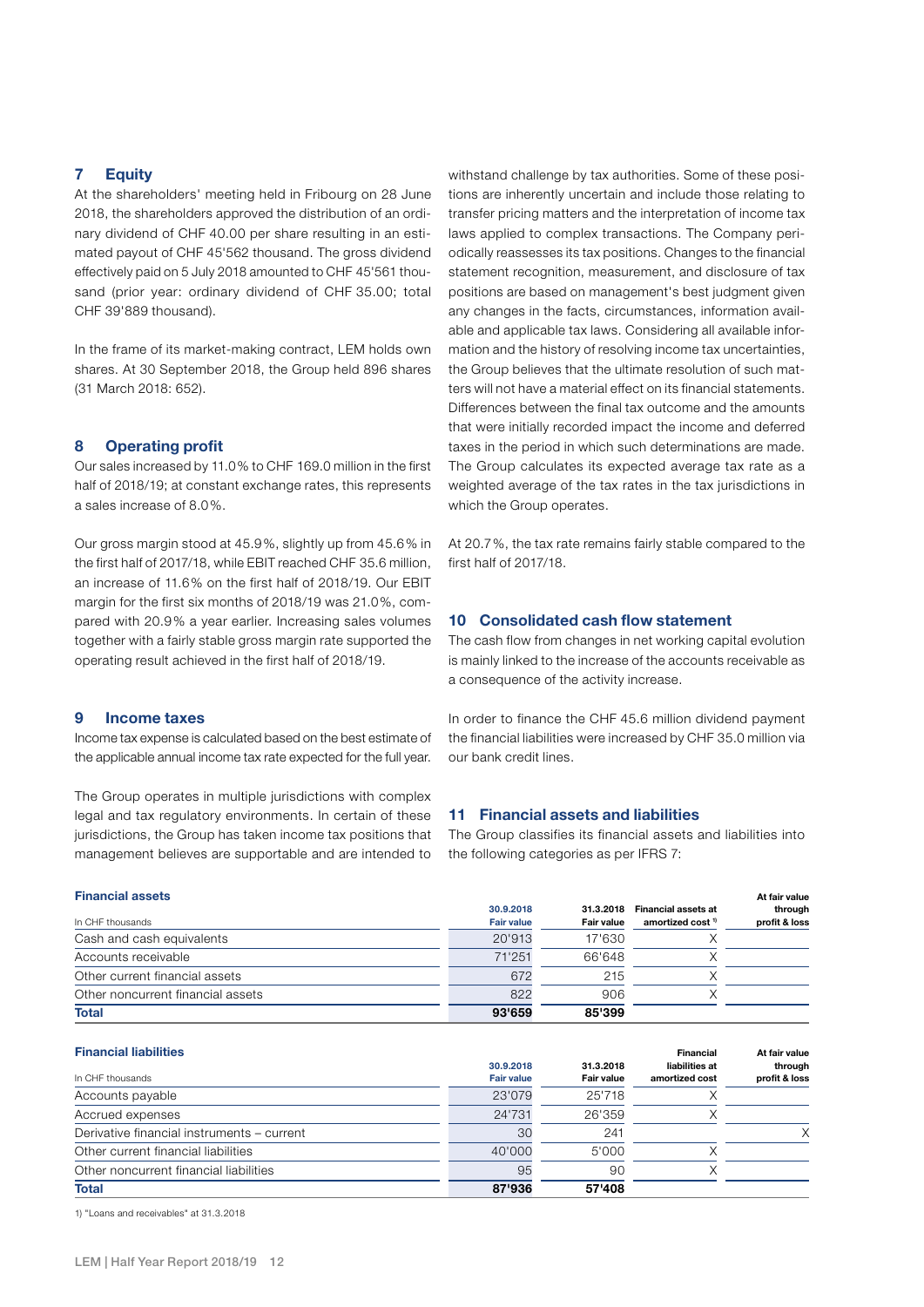|                                       |          | Cash impact              | Noncash impact                   |           |
|---------------------------------------|----------|--------------------------|----------------------------------|-----------|
| In CHF thousands                      | 1.4.2017 | Cash<br>inflow/(outflow) | Fair value changes<br>and others | 30.9.2017 |
| Interest-bearing loans and borrowings |          | 34'000                   |                                  | 34'000    |
| <b>Total</b>                          |          | 34'000                   |                                  | 34'000    |

|                                       |          | Cash impact              | Noncash impact                   |           |
|---------------------------------------|----------|--------------------------|----------------------------------|-----------|
| In CHF thousands                      | 1.4.2018 | Cash<br>inflow/(outflow) | Fair value changes<br>and others | 30.9.2018 |
| Interest-bearing loans and borrowings | 5'000    | 35'000                   |                                  | 40'000    |
| <b>Total</b>                          | 5'000    | 35'000                   |                                  | 40'000    |

The management assessed that fair value level of cash and cash equivalents, accounts receivables, other current and noncurrent assets, accounts payables, accrued expenses and other current and noncurrent liabilities that are not measured at fair value approximate their carrying amounts in view of their short-term nature and are consequently not separately disclosed.

The Group enters into derivative transactions such as currency risk reversal and forward contracts to hedge the USD, EUR and JPY risks. The purpose of these currency hedges is to manage the currency risks arising from the Group's operations.

It is the Group's policy that no derivatives for speculative purposes shall be entered into.

The main risks arising from the Group's financial instruments are foreign currency risks and credit risks, whereas the others are of minor or no impact.

The Board of Directors reviews and agrees policies for managing each of those risks.

The Group's financial liabilities at fair value amount to CHF 30 thousand per 30 September 2018 (CHF 241 thousand per 31 March 2018), all classified under level 2.

During the last reporting period, there were no transfers between Level 1 and Level 2 fair value measurements, and no transfers into and out of Level 3 fair value measurements.

#### 12 Events after the balance sheet date

The Board of Directors and Executive Management are not aware of any significant events up to the date of approval of the interim consolidated financial statements on 31 October 2018 that would require an adjustment in carrying amounts of the Group's assets and liabilities or disclosure of non-adjusting events.